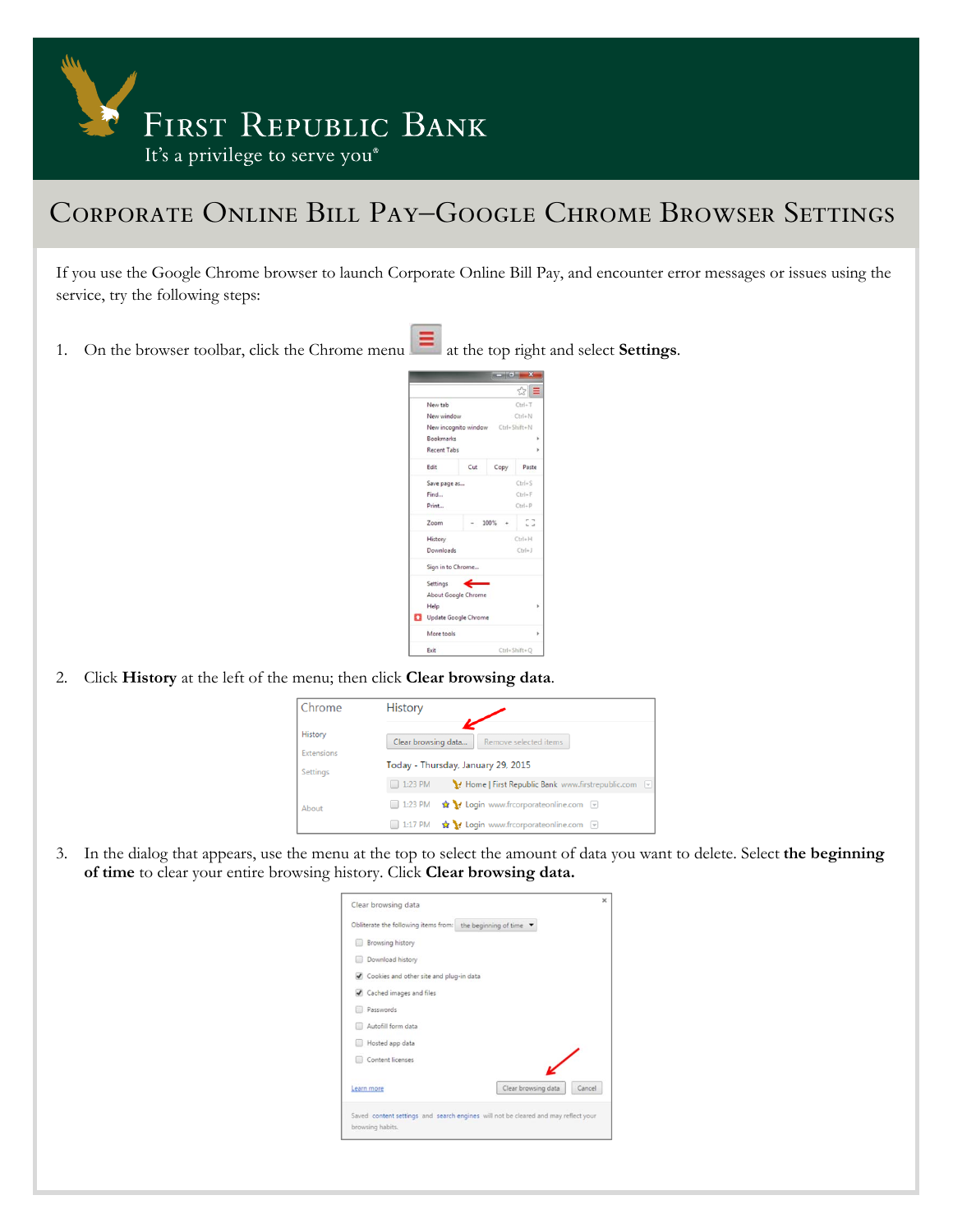## Corporate Online Bill Pay– Google Chrome Browser Settings

4. Once that is complete, close the window, and click **Settings** at the far left. Within the Settings menu, click **Show advanced settings** at the bottom.

| Chrome            | Settings                                                                                                    | Search settings |  |
|-------------------|-------------------------------------------------------------------------------------------------------------|-----------------|--|
| History.          | Sign in to Google Chrome with your Google Account to save your personalized browser features to the web and |                 |  |
|                   | access them from Google Chrome on any computer. You'll also be automatically signed in to your favorite     |                 |  |
| <b>Extensions</b> | Google services. Learn more                                                                                 |                 |  |
| Settings          | Sign in to Chrome                                                                                           |                 |  |
| About             | On startup                                                                                                  |                 |  |
|                   | Open the New Tab page                                                                                       |                 |  |
|                   | Continue where you left off                                                                                 |                 |  |
|                   | Open a specific page or set of pages. Set pages                                                             |                 |  |
|                   | Appearance                                                                                                  |                 |  |
|                   | Reset to default theme<br>Get themes                                                                        |                 |  |
|                   | Show Home button                                                                                            |                 |  |
|                   | eaglesnet/ Change                                                                                           |                 |  |
|                   | Always show the bookmarks bar                                                                               |                 |  |
|                   |                                                                                                             |                 |  |
|                   | Search                                                                                                      |                 |  |
|                   | Set which search engine is used when searching from the omnibox.                                            |                 |  |
|                   | Google -<br>Manage search engines                                                                           |                 |  |
|                   | People                                                                                                      |                 |  |
|                   | Person 1 (current)                                                                                          |                 |  |
|                   | <b>2</b> Enable Guest browsing                                                                              |                 |  |
|                   | Let anyone add a person to Chrome                                                                           |                 |  |
|                   | Import bookmarks and settings<br>Add person<br>Remove<br>Edit.                                              |                 |  |
|                   | Default browser                                                                                             |                 |  |
|                   | Make Google Chrome the default browser.                                                                     |                 |  |
|                   |                                                                                                             |                 |  |
|                   | Google Chrome is not currently your default browser.                                                        |                 |  |

5. In the **Privacy** section, click **Content settings**.

| Privacy |                                                                                                                                  |
|---------|----------------------------------------------------------------------------------------------------------------------------------|
|         | Clear browsing data<br>Content settings                                                                                          |
|         | Google Chrome may use web services to improve your browsing experience. You may optionally disable these<br>services. Learn more |
|         | Use a web service to help resolve navigation errors                                                                              |
|         | Use a prediction service to help complete searches and URLs typed in the address bar or the app launcher<br>search box           |
|         | Predict network actions to improve page load performance                                                                         |
|         | Automatically report details of possible security incidents to Google                                                            |
|         | Enable phishing and malware protection                                                                                           |
|         | Use a web service to help resolve spelling errors                                                                                |
|         | Automatically send usage statistics and crash reports to Google                                                                  |
|         | Send a "Do Not Track" request with your browsing traffic                                                                         |
|         | Enable "Ok Google" to start a voice search                                                                                       |
|         |                                                                                                                                  |

6. In the **Cookies** section, click **Manage Exceptions**.

| Content settings                                 | × |
|--------------------------------------------------|---|
| Cookies                                          |   |
| Allow local data to be set (recommended)         |   |
| Keep local data only until you quit your browser |   |
| Block sites from setting any data                |   |
| Block third-party cookies and site data          |   |
| All cookies and site data<br>Manage exceptions   |   |